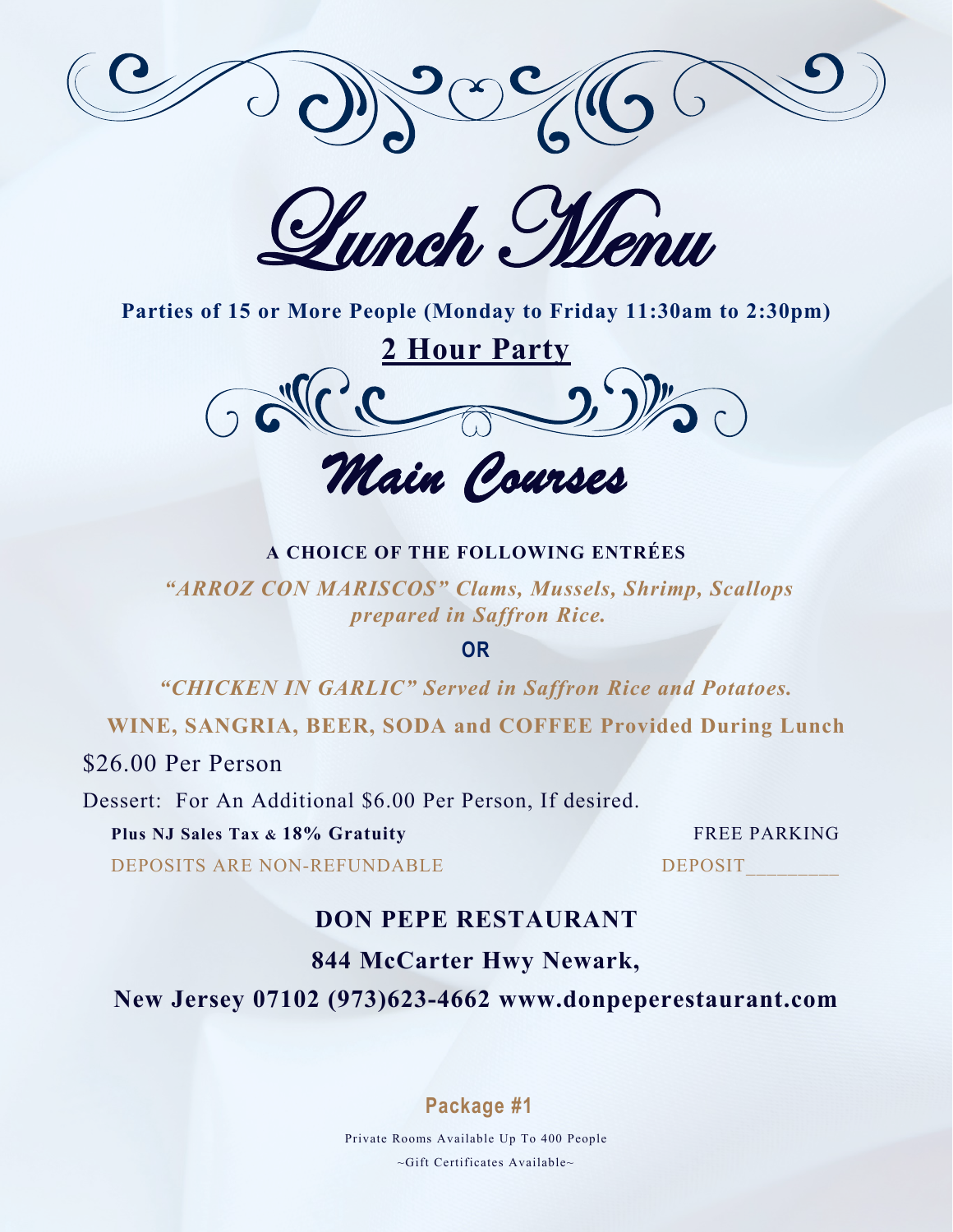

Humch, Menu



*Main Courses* 

# **Family Style**

*"MARISCADA" Shellfish casserole, lobster, shrimp, clams, scallops and mussels prepared in tomato, wine and brandy sauce.* 

**"NATURE VEAL SCALOPPINI"** Prepared in sherry and brandy sauce

*"CHICKEN IN GARLIC" Served in Saffron Rice and Potatoes.* 

*The Above Are Served with Saffron Rice and Potatoes*

WINE, SANGRIA, BEER, SODA and COFFEE Provided During Lunch

\$31.00 Per Person

Dessert: For An Additional \$6.00 Per Person, If desired.

**Plus NJ Sales Tax & 18% Gratuity** FREE PARKING

DEPOSITS ARE NON-REFUNDABLE DEPOSIT

# **DON PEPE RESTAURANT**

# **844 McCarter Hwy Newark,**

**New Jersey 07102 (973)623-4662 www.donpeperestaurant.com**

Package #2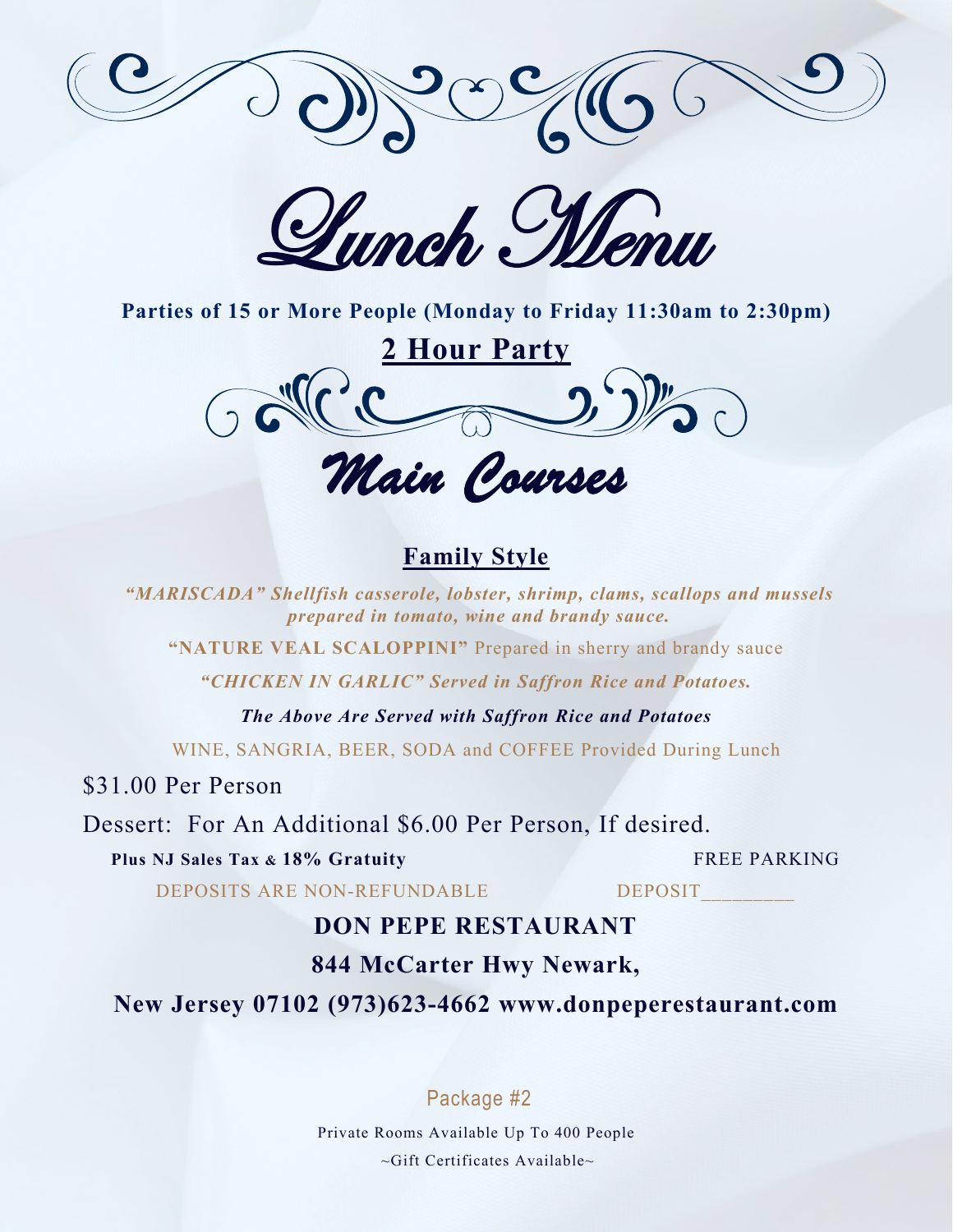

Lunch Menu



# **Family Style**

*"PAELLA VALENCIANA" lobster, shrimp, clams, scallops and mussels, chicken and Spanish sausage prepared in saffron rice* 

*"NATURE VEAL SCALOPPINI" prepared in sherry and brandy sauce* 

*"CHICKEN IN GARLIC" Served in Saffron Rice and Potatoes.* 

*The Above Are Served with Saffron Rice and Potatoes*

SALAD, WINE, SANGRIA, BEER, SODA and COFFEE Provided During Lunch

\$31.00 Per Person

Dessert: For An Additional \$6.00 Per Person, If desired.

## **Plus NJ Sales Tax & 18% Gratuity** FREE PARKING

DEPOSITS ARE NON-REFUNDABLE DEPOSIT

# **DON PEPE RESTAURANT**

# **844 McCarter Hwy Newark,**

**New Jersey 07102 (973)623-4662 www.donpeperestaurant.com**.

# Package #3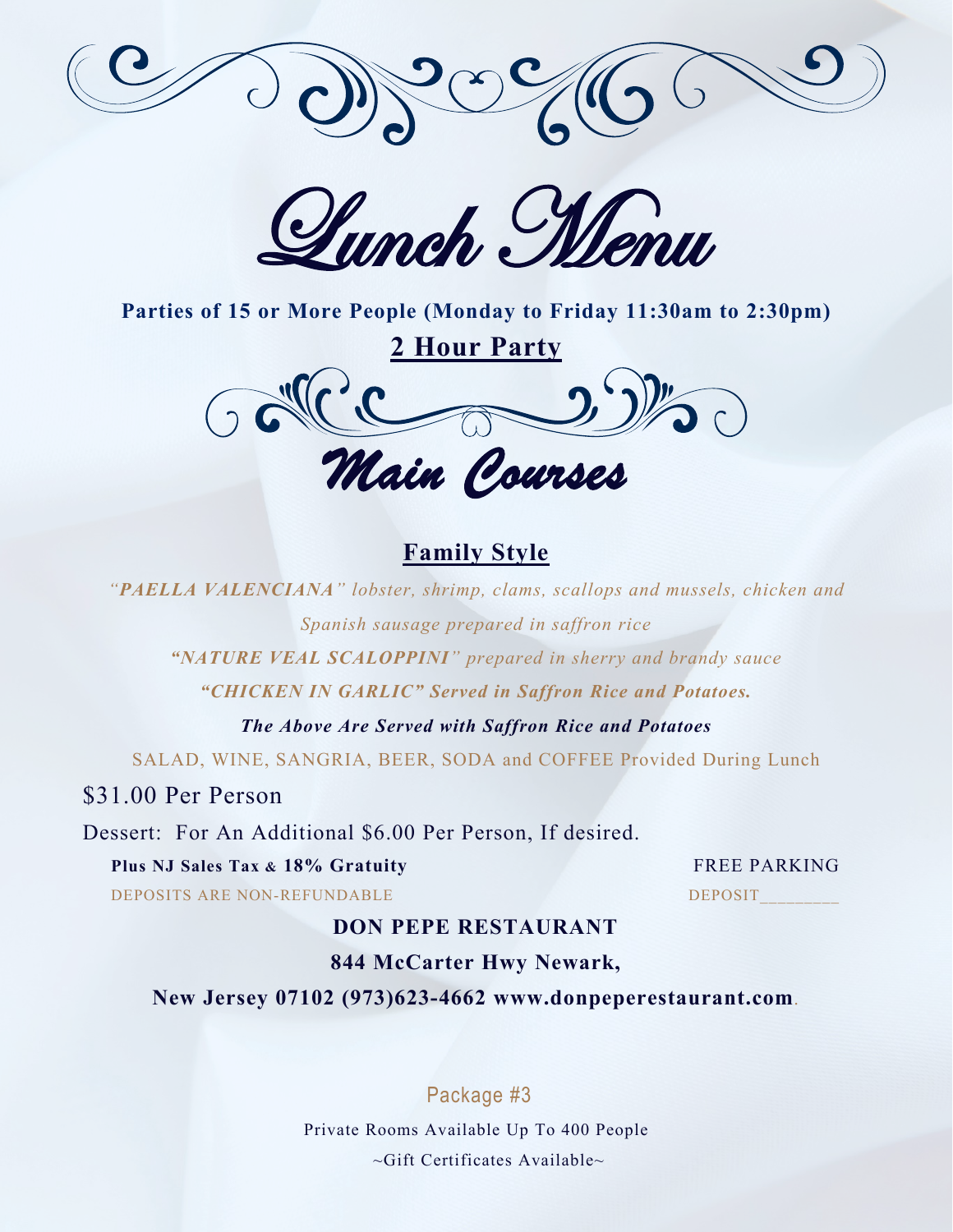

Lunch Menu



*Main Courses* 

#### **A CHOICE OF THE FOLLOWING ENTRÉES**

#### *"GRILLED SALMON" OR*

*"NATURE VEAL SCALOPPINI" prepared in sherry and brandy sauce OR*

*"USDA CHOICE N.Y. SIRLOIN STEAK" Served in Saffron Rice, Fresh Vegetables and Potatoes.* 

*The Above Are Served with Saffron Rice and Potatoes*

WINE, SANGRIA, BEER, SODA and COFFEE Provided During Lunch

\$33.00 Per Person

Dessert: For An Additional \$6.00 Per Person, If desired.

**Plus NJ Sales & Tax 18% Gratuity** FREE PARKING

DEPOSITS ARE NON-REFUNDABLE DEPOSIT

# **DON PEPE RESTAURANT**

## **844 McCarter Hwy Newark,**

# **New Jersey 07102 (973)623-4662 www.donpeperestaurant.com**

## Package #4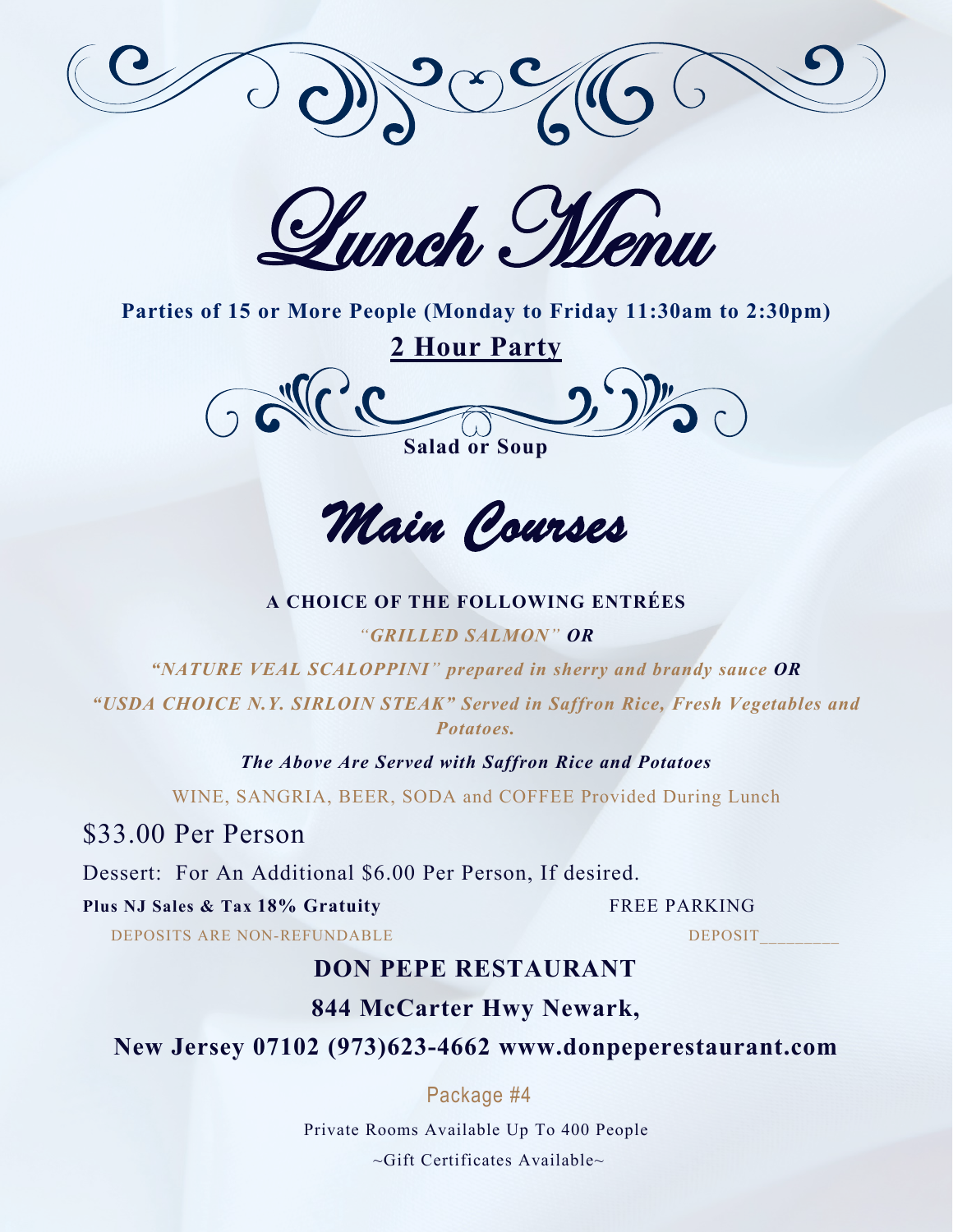

Lunch, Menu



#### **A CHOICE OF THE FOLLOWING ENTRÉES**

*"PAELLA VALENCIANA" lobster, shrimp, clams, scallops and mussels, chicken and* 

*Spanish sausage prepared in saffron rice OR*

#### *"WILD FISH" OR*

*"USDA CHOICE N.Y. SIRLOIN STEAK" Served in Saffron Rice Fresh Vegetables and Potatoes.* 

SALAD, WINE, SANGRIA, BEER, SODA and COFFEE Provided During Lunch

\$33.00 Per Person

Dessert: For An Additional \$6.00 Per Person, If desired.

**Plus NJ Sales Tax & 18% Gratuity** FREE PARKING

DEPOSITS ARE NON-REFUNDABLE DEPOSIT

# **DON PEPE RESTAURANT**

# **844 McCarter Hwy Newark,**

**New Jersey 07102 (973)623-4662 www.donpeperestaurant.com**

Package #5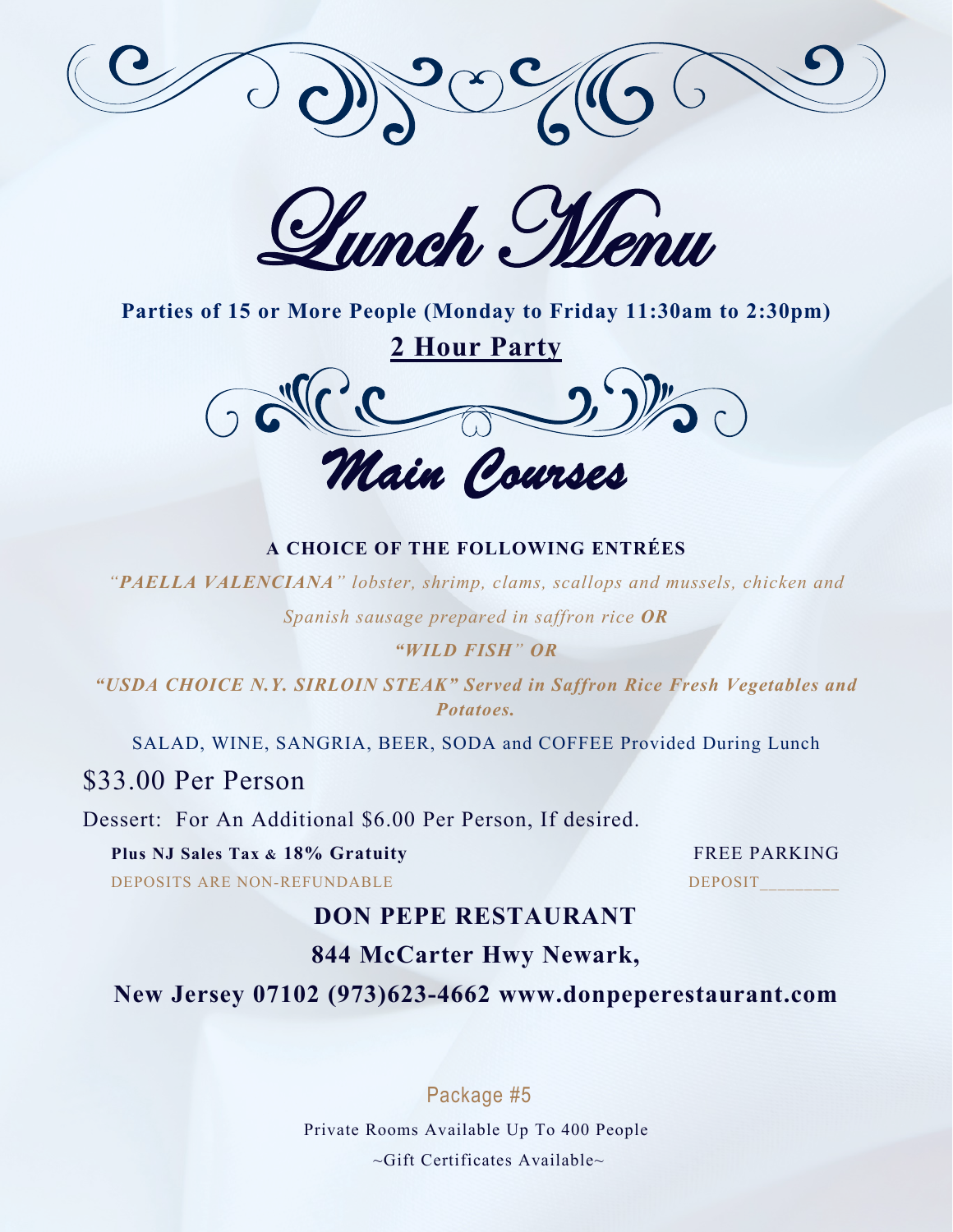

Lunch Menu



**APPETIZERS – SPANISH SAUSAGE, PORTABELLA MUSHROOMS, FRIED CALAMARI, MUSSELS, ETC.**



**A CHOICE OF THE FOLLOWING ENTRÉES**

*"CHICKEN A LA VASCA" OR "GRILLED SALMON"* 

*The Above are Served in Saffron Rice Fresh Vegetables and Potatoes.* 

SALAD, WINE, SANGRIA, BEER, SODA and COFFEE Provided During Lunch

\$34.00 Per Person

Dessert: For An Additional \$6.00 Per Person, If desired.

**Plus NJ Sales Tax & 18% Gratuity** FREE PARKING

DEPOSITS ARE NON-REFUNDABLE DEPOSIT

# **DON PEPE RESTAURANT**

# **844 McCarter Hwy Newark,**

**New Jersey 07102 (973)623-4662 www.donpeperestaurant.com**

# Package #6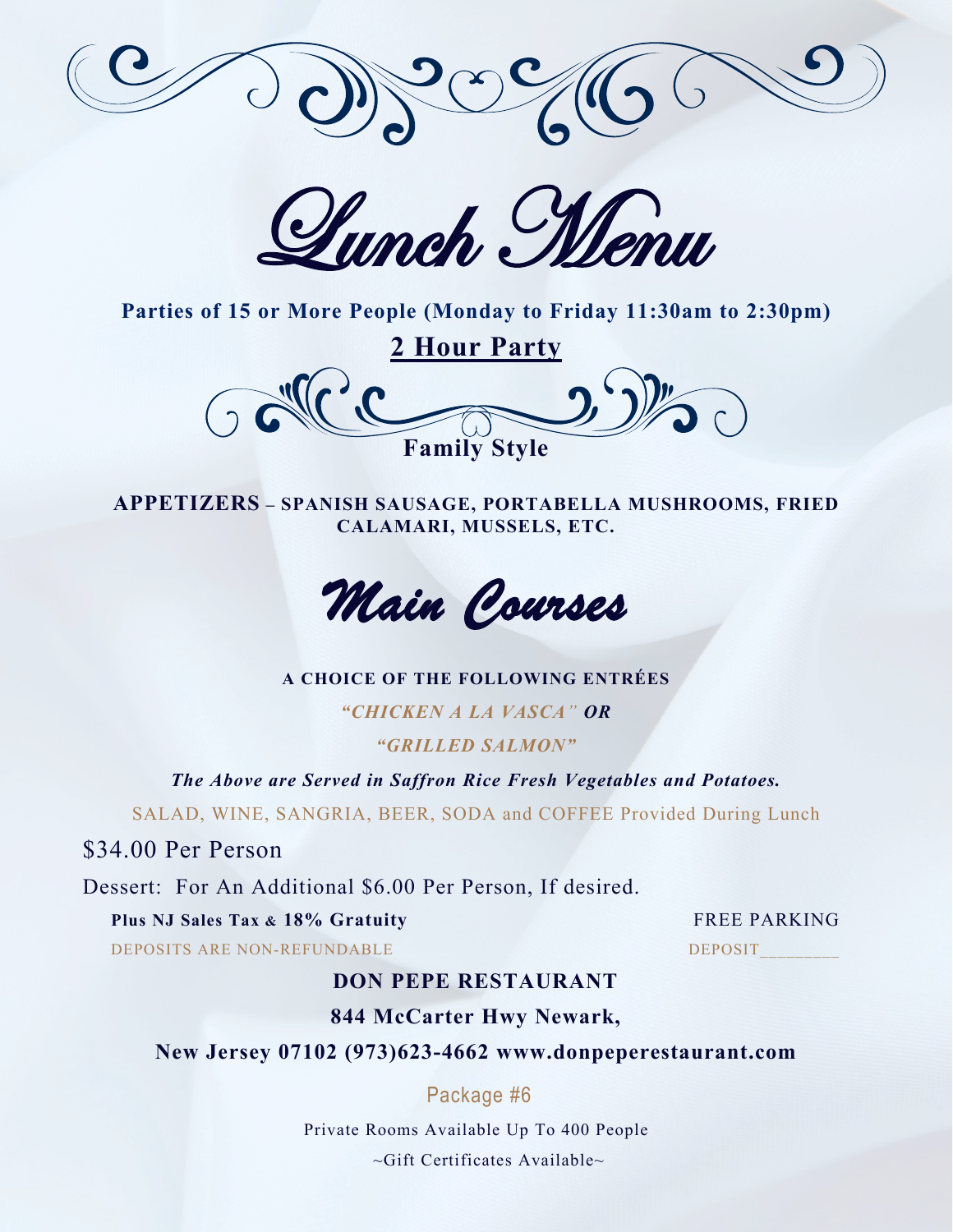

Lunch Menu

**2 Hour Party** 

**APPETIZERS – FAMILY STYLE: SHRIMP IN GARLIC, CLAMS CASINO, SPANISH SAUSAGE, PORTABELLA MUSHROOMS, FRIED CALAMARI, MUSSELS, ETC.** 

*Main Courses* 

# **FAMILY STYLE**

*"MARISCADA" Shellfish casserole, lobster, shrimp, clams, scallops, and mussels prepared in tomato, wine and brandy sauce.*

*"NATURAL VEAL SCALOPPINI" Prepared in sherry and brandy sauce*

#### *"CHICKEN IN GARLIC"*

*The Above are Served in Saffron Rice Fresh Vegetables and Potatoes.* 

SALAD, WINE, SANGRIA, BEER, SODA and COFFEE Provided During Lunch

\$43.00 Per Person

Dessert: For An Additional \$6.00 Per Person, If desired.

**Plus NJ Sales Tax & 18% Gratuity** FREE PARKING

DEPOSITS ARE NON-REFUNDABLE DEPOSIT

## **DON PEPE RESTAURANT**

## **844 McCarter Hwy Newark,**

**New Jersey 07102 (973)623-4662 www.donpeperestaurant.com**

## Package #7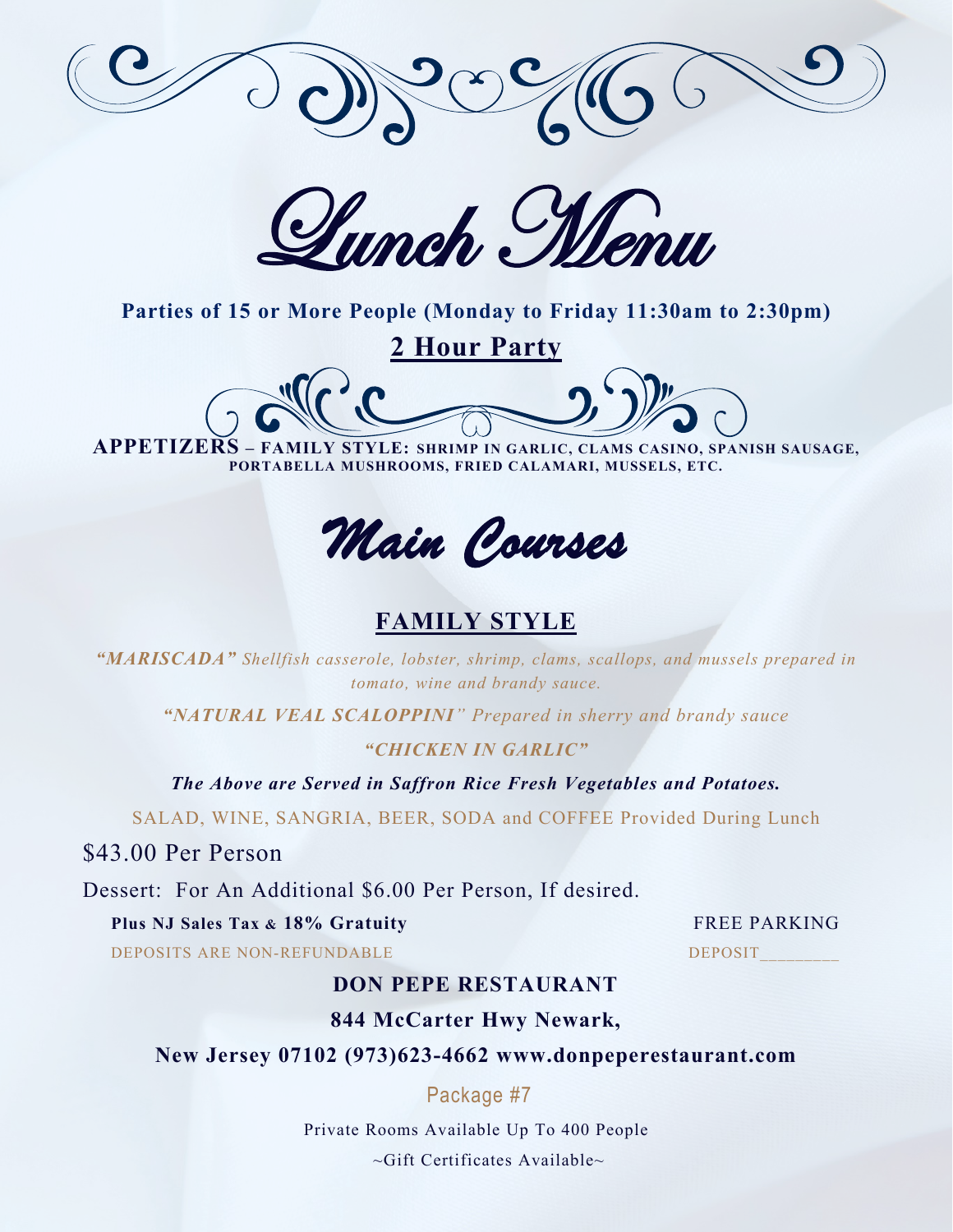

Lunch, Menu

**2 Hour Party** 

**APPETIZERS – FAMILY STYLE: SHRIMP IN GARLIC, CLAMS CASINO, SPANISH SAUSAGE, PORTABELLA MUSHROOMS, FRIED CALAMARI, MUSSELS, ETC.** 

*Main Courses* 

### **FAMILY STYLE**

*"PAELLA VALENCIANA" Shellfish casserole, lobster, shrimp, clams, scallops, mussels, chicken, and Spanish sausage prepared in saffron rice*

*"USDA CHOICE GRILLED SLICED NY SIRLOIN STEAK"*

#### *"CHICKEN IN GARLIC"*

*The Above are Served in Saffron Rice Fresh Vegetables and Potatoes.* 

WINE, SANGRIA, BEER, SODA and COFFEE Provided During Lunch

\$46.00 Per Person

Dessert: For An Additional \$6.00 Per Person, If desired.

#### **Plus NJ Sales Tax & 18% Gratuity** FREE PARKING

DEPOSITS ARE NON-REFUNDABLE DEPOSIT

## **DON PEPE RESTAURANT**

#### **844 McCarter Hwy Newark,**

**New Jersey 07102 (973)623-4662 www.donpeperestaurant.com**

## Package #8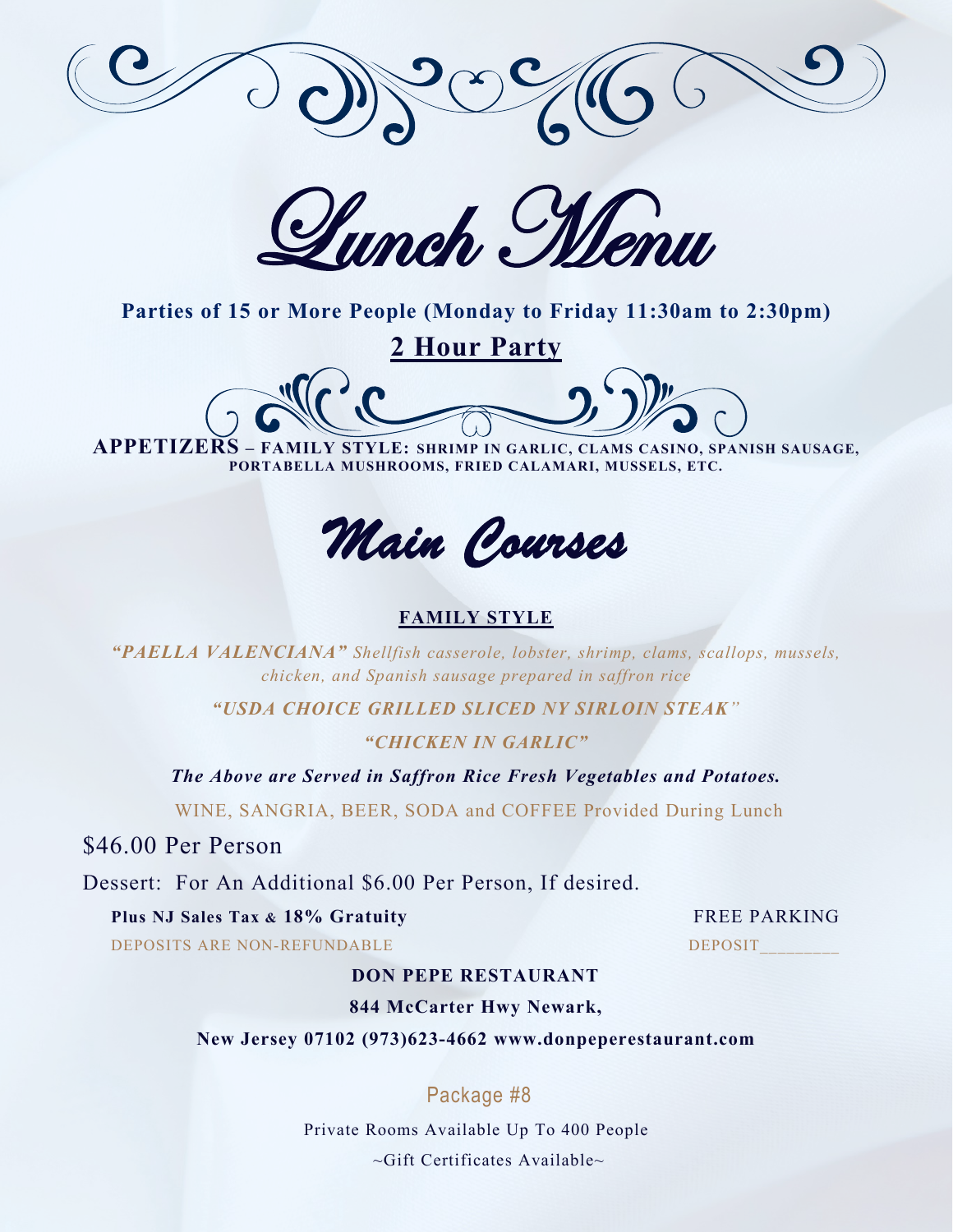

Humch, Memir

**2 Hour Party** 

**APPETIZERS – FAMILY STYLE: SHRIMP IN GARLIC, CLAMS CASINO, SPANISH SAUSAGE, PORTABELLA MUSHROOMS, FRIED CALAMARI, MUSSELS, ETC.** 

*Main Courses* 

# **FAMILY STYLE**

*"PAELLA VALENCIANA" Shellfish casserole, lobster, shrimp, clams, scallops, mussels, chicken, and Spanish sausage prepared in saffron rice*

*"NATURAL VEAL SCALOPPINI "Prepared in sherry and brandy sauce*

### *"CHICKEN IN GARLIC"*

*The Above are Served in Saffron Rice Fresh Vegetables and Potatoes.* 

WINE, SANGRIA, BEER, SODA and COFFEE Provided During Lunch

\$43.00 Per Person

Dessert: For An Additional \$6.00 Per Person, If desired.

**Plus NJ Sales Tax & 18% Gratuity** FREE PARKING

DEPOSITS ARE NON-REFUNDABLE DEPOSIT

# **DON PEPE RESTAURANT**

## **844 McCarter Hwy Newark,**

**New Jersey 07102 (973)623-4662 www.donpeperestaurant.com**

## Package #9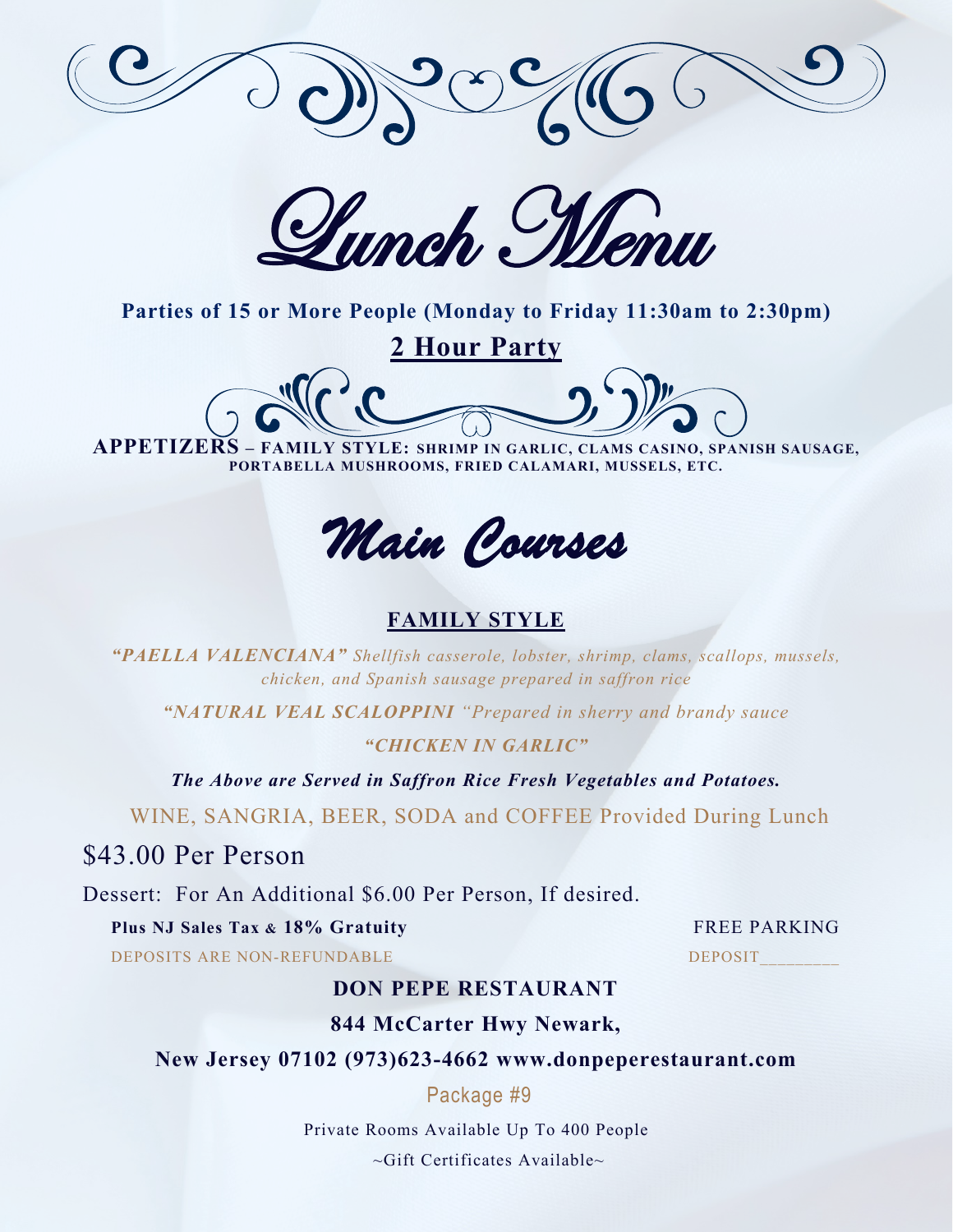

Lunch Menu

**2 Hour Party** 

**APPETIZERS – FAMILY STYLE: SHRIMP IN GARLIC, CLAMS CASINO, SPANISH SAUSAGE,** 

**PORTABELLA MUSHROOMS, FRIED CALAMARI, MUSSELS, and SEAFOOD SALAD.**



## **A CHOICE OF THE FOLLOWING ENTRÉES**

*"PAELLA VALENCIANA" Shellfish casserole, lobster, shrimp, clams, scallops, mussels, chicken, and Spanish sausage prepared in saffron rice OR*

*"PORK CHOPS IN GARLIC SAUCE" OR*

*"FILET OF SOLE A LA MADRILENA"* 

*The Above are Served in Saffron Rice Fresh Vegetables and Potatoes.* 

WINE, SANGRIA, BEER, SODA and COFFEE Provided During Lunch

\$42.00 Per Person

Dessert: For An Additional \$6.00 Per Person, If desired.

### **Plus NJ Sales Tax & 18% Gratuity** FREE PARKING

DEPOSITS ARE NON-REFUNDABLE DEPOSIT

## **DON PEPE RESTAURANT**

**844 McCarter Hwy Newark,**

## **New Jersey 07102 (973)623-4662 www.donpeperestaurant.com**

# Package #10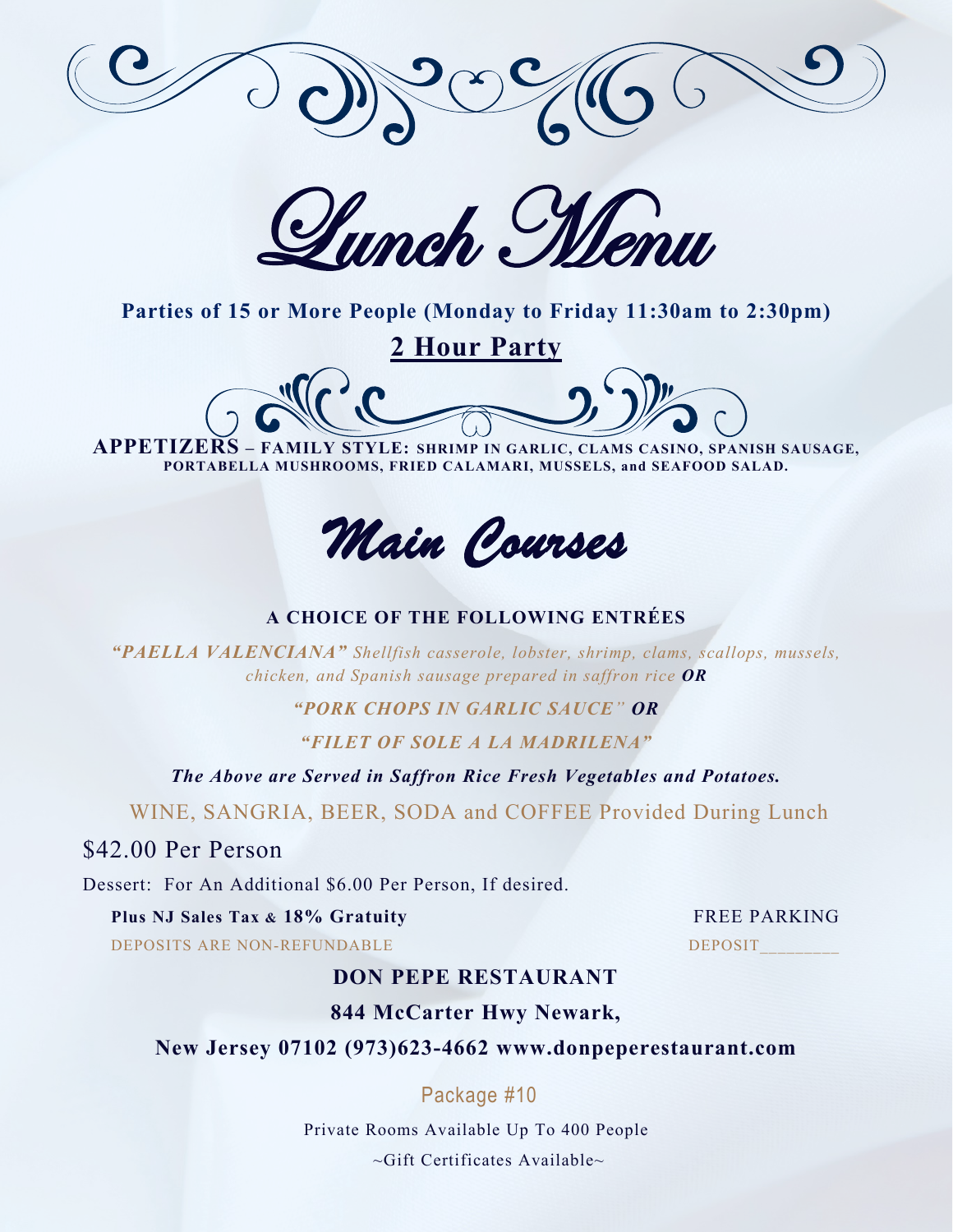

Lunch Menu

**2 Hour Party** 

**APPETIZERS – FAMILY STYLE: SHRIMP IN GARLIC, SPANISH SAUSAGE, PORTABELLA MUSHROOMS, FRIED CALAMARI, & STUFFED SPANISH PEPPERS**



### **A CHOICE OF THE FOLLOWING ENTRÉES**

*"USDA CHOICE GRILLED N.Y. STEAK" OR*

*"GRILLED SALMON" OR*

*"PAELLA MARINERA"* 

*The Above are Served in Saffron Rice Fresh Vegetables and Potatoes.* 

WINE, SANGRIA, BEER, SODA and COFFEE Provided During Lunch

## \$48.00 Per Person

Dessert: For An Additional \$6.00 Per Person, If desired.

### **Plus NJ Sales Tax & 18% Gratuity** FREE PARKING

DEPOSITS ARE NON-REFUNDABLE DEPOSIT

# **DON PEPE RESTAURANT 844 McCarter Hwy Newark,**

# **New Jersey 07102 (973)623-4662 www.donpeperestaurant.com**

## Package #11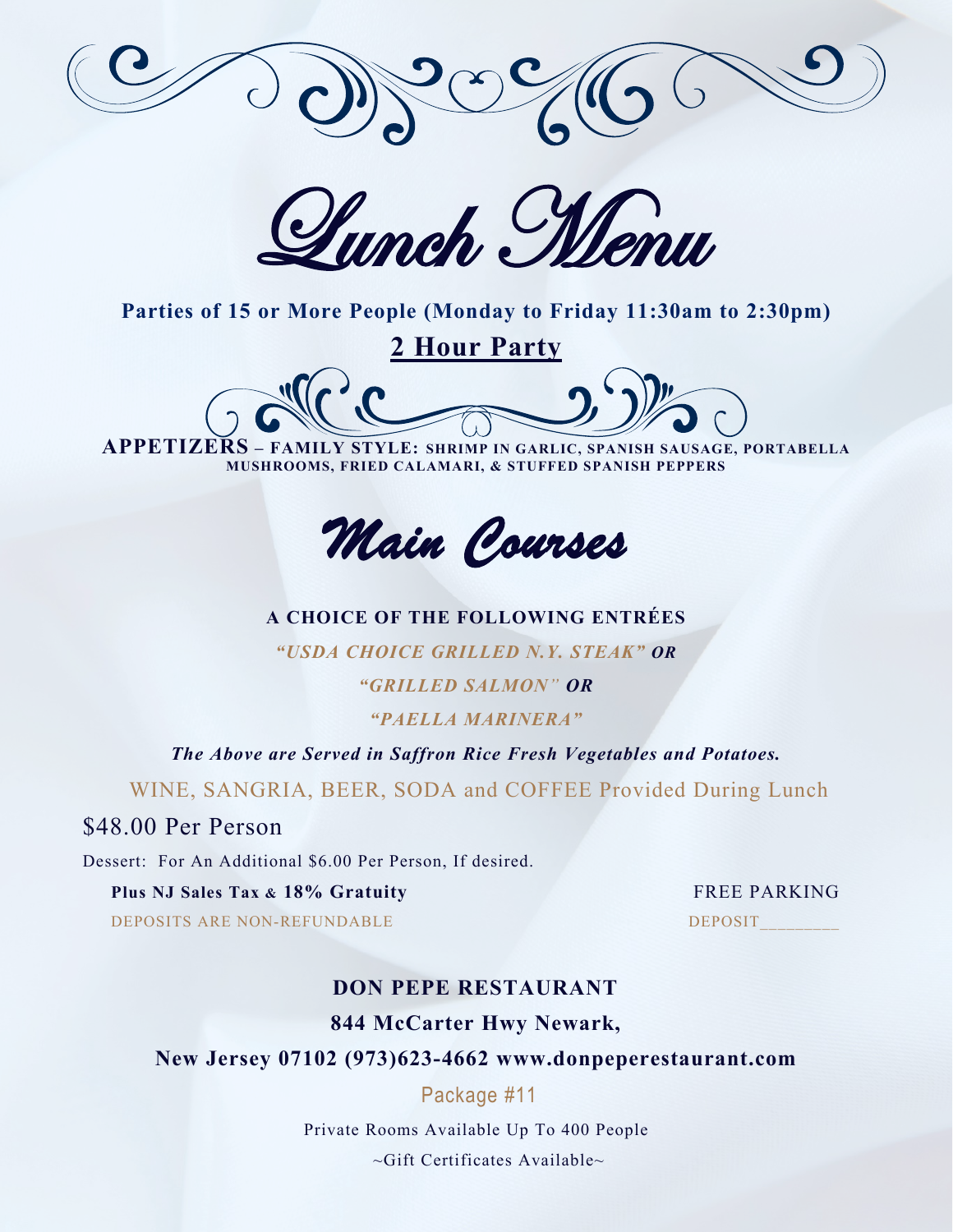

Lunch Menu

**2 Hour Party** 

**APPETIZERS – FAMILY STYLE: SHRIMP IN GARLIC, SPANISH SAUSAGE, PORTABELLA MUSHROOMS, FRIED CALAMARI, & MUSSELS**

*Main Courses* 

### **A CHOICE OF THE FOLLOWING ENTRÉES**

*"SLICED USDA CHOICE FILET MIGNON IN MUSHROOM SAUCE" OR "GRILLED HALIBUT BILBAINA IN OLIVE OIL, GARLIC &SPANISH PAPRIKA"*

*The Above are Served in Saffron Rice Fresh Vegetables and Potatoes.* 

WINE, SANGRIA, BEER, SODA and COFFEE Provided During Lunch

\$47.00 Per Person

Dessert: For An Additional \$6.00 Per Person, If desired.

**Plus NJ Sales Tax & 18% Gratuity** FREE PARKING DEPOSITS ARE NON-REFUNDABLE DEPOSIT

# **DON PEPE RESTAURANT**

**844 McCarter Hwy Newark,**

**New Jersey 07102 (973)623-4662 www.donpeperestaurant.com**

# Package #13